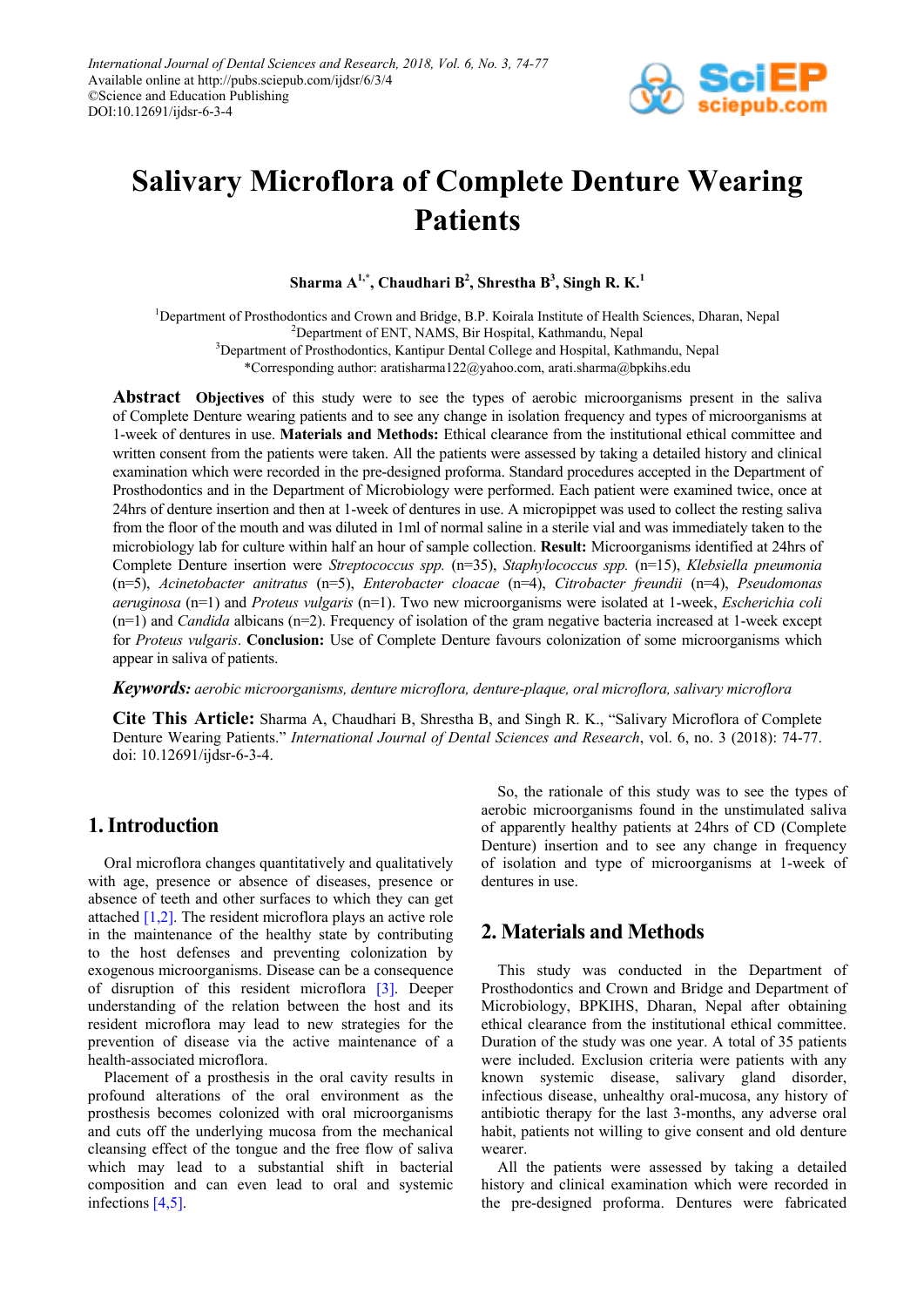according to the standard prosthodontic procedures accepted in the Department and sample collection, transport, culture and identification of microorganisms were performed according to the standard methods followed in the Department of microbiology. Each patient was examined twice, once at 24hrs of denture insertion and then at 1-week of denture in use.

### **2.1. Sample Collection**

Patient was asked to take out the denture from the mouth. Sterile surgical gloves and mouth masks were worne. A micropippet was used to collect the resting saliva from the floor of the mouth and was diluted in 1ml of normal saline in a sterile vial and was immediately taken to the microbiology lab for culture within half an hour of sample collection.

#### **2.2. Culture and Colony Counting**

Membrane filter (Millipore 0.45 micron meter, 047mm) was placed in a sterile petridish and the diluted sample was spread over the membrane filter. It was left to dry for some time and then transferred with a sterile forcep on the Blood Agar. All these procedures were performed in a disinfected area within-1-feet of a burning Bunsen burner. After incubation of 12hrs, colony counting was done under the colony counter.

#### **2.3. Sub-Cultures**

Sub-cultures were performed repeatedly on Blood Agar and Mac Conkey Agar until pure bacterial isolates were obtained.

#### **2.4. Gram-staining**

Smear was prepared, gram-staining was done and was examined under oil immersion using compound microscope. Up-to this stage microorganisms were identified as either gram positive, gram-negative or Candida.

#### **2.5. Biochemical Tests**

To aid in the more definitive identification of the microorganisms, a series of biochemical tests were performed like catalase test, coagulase test, triple sugar iron test, sulphide indole motility test, urease test and citrate test.

## **3. Result**

A total of 35 complete Denture patients ranging in age group from 54 years to 72 years (mean 65.40 yrs; SD±4.265) who visited the Clinic of Prosthodontics, CODS, BPKIHS, Dharan, Nepal from March 2012 to May 2013 were included in the study. Among them 17 were males and 18 were females. Colony counts, Gram-staining and Identified microorganisms from their saliva at 24hrs and at 1-week of dentures in use are shown in tables below [\[Table 1](#page-1-0)[-Table 3\]](#page-1-1).

| Table 1. Colony Counts obtained from the saliva of 35 CD patients |  |  |  |  |
|-------------------------------------------------------------------|--|--|--|--|
| $(35$ samples)                                                    |  |  |  |  |

<span id="page-1-0"></span>

|                      |            | Number of Samples (%) |             |  |
|----------------------|------------|-----------------------|-------------|--|
| Characteristic       |            | At 24hrs              | At 1-Week   |  |
| <b>Colony Counts</b> | $\leq$ 200 | $14(40\%)$            | $1(2.86\%)$ |  |
|                      | > 300      | $21(60\%)$            | 34 (97.14%) |  |

|  |  | <b>Table 2. Result of Gram-Staining</b> |  |  |  |  |  |
|--|--|-----------------------------------------|--|--|--|--|--|
|--|--|-----------------------------------------|--|--|--|--|--|

|                       | Number of Isolates $(\% )$ |                 |             |
|-----------------------|----------------------------|-----------------|-------------|
| Characteristic        | At 24hrs                   | At $1-$<br>Week |             |
| Gram Staining         | <b>GPC</b>                 | 50 (71.43%)     | 49 (50%)    |
|                       | <b>GNB</b>                 | 20 (28.57%)     | 47 (48%)    |
|                       | Candida                    | $0(0\%)$        | $2(2.04\%)$ |
| Total No. of Isolates |                            | 70 (100%)       | 98 (100%)   |

| Table 3. Microorganisms identified from the saliva samples |  |  |
|------------------------------------------------------------|--|--|
|                                                            |  |  |

<span id="page-1-1"></span>

| Characteristic               |                           | Number of Isolates (%) |               |  |
|------------------------------|---------------------------|------------------------|---------------|--|
|                              |                           | At 24hrs               | At 1-Week     |  |
| Microorganisms<br>Identified | Streptococcus spp.        | $35(50\%)$             | 35 (35.81%)   |  |
|                              | Staphylococcus spp.       | 15 (21.43%)            | 14 (14.28%)   |  |
|                              | Klebsiella pneumoniae     | $5(7.14\%)$            | 11 (11.22%)   |  |
|                              | Enterobacter cloacae      | $4(5.71\%)$            | $8(8.16\%)$   |  |
|                              | Acinetobacter anitratus   | $5(7.14\%)$            | $10(10.20\%)$ |  |
|                              | Citrobacter freundii      | $4(5.71\%)$            | $10(10.20\%)$ |  |
|                              | Escherichia-coli          | $0(0\%)$               | $1(1.02\%)$   |  |
|                              | Pseudomonas<br>aeruginosa | $1(1.42\%)$            | $6(6.12\%)$   |  |
|                              | Proteus vulgaris          | $1(1.42\%)$            | $1(1.02\%)$   |  |
|                              | Candida albicans          | $0(0\%)$               | $2(2.04\%)$   |  |
| Total No. of<br>Isolates     |                           | 70 (100%)              | 98 (100%)     |  |

Increase in the frequency of higher colony counts  $(\geq 300)$ and increased frequency of isolation of Gram Negative Bacilli (GNB) were seen at 1-week of dentures in use. Two new microorganisms which were not been isolated at 24hrs of denture insertion but isolated at 1 week of dentures in use were *Candida albicans* and *Escherichiacoli.* Increase in isolation frequency at 1-week of dentures in use was seen with *Klebsiella pneumonia, Pseudomonas aeruginosa, Enterobacter cloacae, Acinetobacter anitratus and Citrobacter freundii.* Whereas, no increase in isolation frequency was seen with *Proteus vulgaris.*  Low frequency of isolation as compaired to others was seen with *Proteus vulgaris, Escherichia-coli* and *Candida albicans.*

## **4. Discussion**

Aerobic gram positive cocci (GPC) were isolated from higher numbers of the samples at 24hrs of CD insertion as compared to GNB. This finding is in agreement with the results of other authors [\[6,7\].](#page-2-3) *Streptococcus spp.* were a constant finding from all the samples both at 24hrs and at 1-week of CD in use. The second most commonly isolated microorganisms were *Staphylococcus spp.* The reason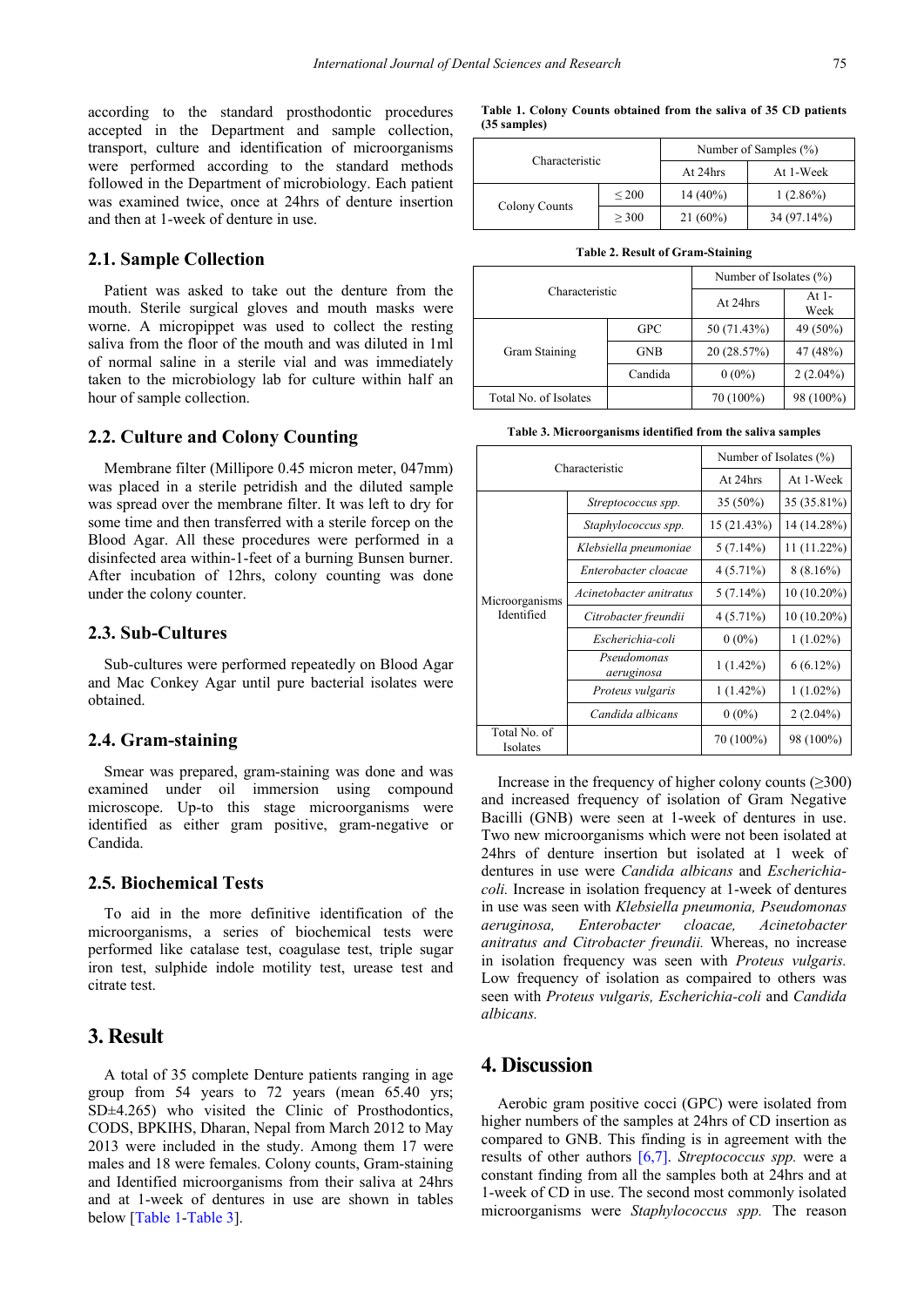may be that they are frequently found in the human respiratory tract and on the skin and a large proportion of their carriage is through the anterior nares of the nasal passages and they are not always pathogenic. *S. epidermidis* has the ability to adhere to biomaterials surface and develop as biofilm, which constitutes an important virulence factor and the most important pathogenic mechanism of staphylococcal infection [\[7\].](#page-2-4) These staphylococci have emerged in the last years as the most frequently isolated pathogen in nosocomial sepsis, associated with implanted medical devices, namely, prosthetic heart valves and joints, central venous catheters, urinary catheters, contact lenses, and hip prostheses [\[8\].](#page-2-5) *Staphylococcus aureus* is a major pathogen of increasing importance due to the rise in antibiotic resistance.

An unexpected spectrum of opportunistic pathogens including aerobic GNB and *Candida albicans* were also found. Isolation of aerobic GNB was in contrast to the finding of Ohman S C et al. [\[9\]](#page-2-6) who found the bacteria of Enterobacteriacae familiy in a few cases only in their study. But, it was in agreement with the findings of other studies [\[2,3,6,10,11\].](#page-2-7)

In our study the GNB isolated were, Klebsiella pneumoniae, Enterobacter cloacae, Acinetobacter anitratus, Pseudomonas aeruginosa, Escherichia coli, Proteus vulgaris, and Citrobacter freundii. These are the microorganisms of the family Enterobacteriacea. They are opportunistic respiratory pathogens.

The frequency of isolation of *Klebsiella pneumonia, Pseudomonas aeruginosa, Enterobacter cloacae, Acinetobacter anitratus and Citrobacter freundii.* increased at one week indicating that the presence of denture favoured colonization of those microorganisms. Whereas, very low frequency of isolation of *Proteus vulgaris* and *Escherichia coli*  indicated that presence of dentures did not favour their colonization. The yeast isolated was *Candida albicans.* It was not isolated from any of the samples at 24hrs. At 1 week, it was isolated from 2 samples. This finding is in agreement with the fact that *Candida albicans* disappears from the oral cavity with the loss of all the teeth and reappears after rehabilitation with CD [\[12\].](#page-3-0) 

The low isolation frequency of *Candida albicans* as compared to other microorganisms from the saliva of CD wearers may also be due to the fact that the interaction between different micro-organisms in the biofilm may have an impact on colonization and subsequent infections. Several researchers have studied interactions among *Candida* and bacteria in an attempt to determine how oral bacteria may modulate *Candida* adherence and colonization. The influence of *Streptococcus salivarius*  has been reported to decrease *Candida* adherence [\[13\].](#page-3-1) *Staph aureus* does not coagglutinate with yeast cells whereas Escherichia *coli*, a fimbriate strain produces a mannose-sensitive agglutination of C. *albicans* [\[14\].](#page-3-2) The study by El-Azizi M A *et al.* showed that, with the exception of the glycocalyx producer *P. aeruginosa*, the preformed biofilms of bacteria significantly reduced adhesion and biofilm growth of *C. albicans* [\[13\].](#page-3-1)

Further work is required on the cell walls of the microorganisms to determine the specific adhesins and how these complex molecules relate to the salivary pellicle that forms the surfaces at different denture base materials. According to the ecological plaque hypothesis, it may be the proportions of pathogens, present that cause the change from health to disease, rather than the presence or absence of particular species but, it is also important to know which microorganisms are present in the oral cavity for the diagnosis and rational treatment of systemic as well as oral infections.

The medical community has placed little importance on daily CD care in denture wearers for the prevention of systemic infections [\[2\].](#page-2-7) Therefore, while diagnosing oral or systemic infections in an elderly CD wearing patient, physician must pay attention to CD plaque microorganisms so that life threatening infections can be prevented. Knowledge of the types of microorganisms in CD wearers can also be used to evaluate the efficacy of different denture cleansers in preventing colonization of the CD by those pathogenic microorganisms [\[15,16,17,18\].](#page-3-3)

## **5. Conclusion**

Use of complete dentures favoured colonization of some aerobic microorganisms which appeared in saliva of the patients like Streptococcus spp., Staphylococcus spp., Klebsiella pneumoniae, Enterobacter cloacae, Acinetobacter anitratus, Pseudomonas aeruginosa, Citrobacter freundii, and Candida albicans. Frequencies of isolation of Proteus vulgaris and Escherichia-coli were very low.

## **Limitation**

Anaerobic culture was not done thus, missing many anaerobic microorganisms which may have been present in the saliva.

## **References**

- <span id="page-2-0"></span>[1] Jorgensen E B. Ecology of Candida-associated Denture Stomatitis. *Microb Ecol Health Dis.* 2000; 12: 170-85.
- <span id="page-2-7"></span>[2] Sumi Y, Kagami H, Ohtsuka Y, et al. High correlation between the bacterial species in denture plaque and pharyngeal microflora. *Gerodontology.* 2003; 20: 84-87.
- <span id="page-2-1"></span>[3] Coulthwaite L VJ. Potential pathogenic aspects of denture plaque. *Br J Biomed Sci.* 2007; 64: 180-9.
- <span id="page-2-2"></span>[4] S.D. Harding, M. Wilson, C. Dickison, J. Howlett JH. The Cultivable Microflora of Denture Plaque from Patients with Denture-induced stomatitis. *Microb Ecol Health Dis.* 1991; 4: 149-57.
- [5] Koopmans AS, Kippuw N de GJ. Bacterial Involment in Dentureinduced stomatitis. *J Dent Res*. 67: 1246-50.
- <span id="page-2-3"></span>[6] Fatma Alzahraa M. Gomaa ZHH. Isolation and Identification of Microorganisms Associated With Removable Denture: Prevalence of Non Oral Pathogens. *Egypt Acad J Biol Sci. 2010; 2(2) 75-82*.
- <span id="page-2-4"></span>[7] P M. Presence of microorganisms on the fitting denture complete surface: study in vivo. *J Oral Rehabil.* 2000; 27: 708-13.
- <span id="page-2-5"></span>[8] Sousa C, Teixeira P, Oliveira R. Influence of Surface Properties on the Adhesion of Staphylococcus epidermidis to Acrylic and Silicone. *Int J Biomater.* 2009; 2009: 1-9.
- <span id="page-2-6"></span>[9] Ohman SC, Osterberg T, Dahlen G, et al. The prevalence of Staphylococcus aureus, Enterobacteriaceae species, and Candida species and their relation to oral mucosal lesions in a group of 79 year-olds in Goteborg. *Acta OdontolScand.*1995;53:49–54.
- [10] Goldberg S, Cardash H, Browning H 3rd, Sahly H RM. Isolation of Enterobacteriaceae from the mouth and potential association with malodor. *J Dent Res.* 1997; 76: 1770-5.
- [11] Conti S, dos Santos SS, Koga-Ito CY JA. Enterobacteriaceae and Pseudomonadaceae on the dorsum of the Human Tongue. *J Appl Oral Sci.* 2009; 17: 375-80.